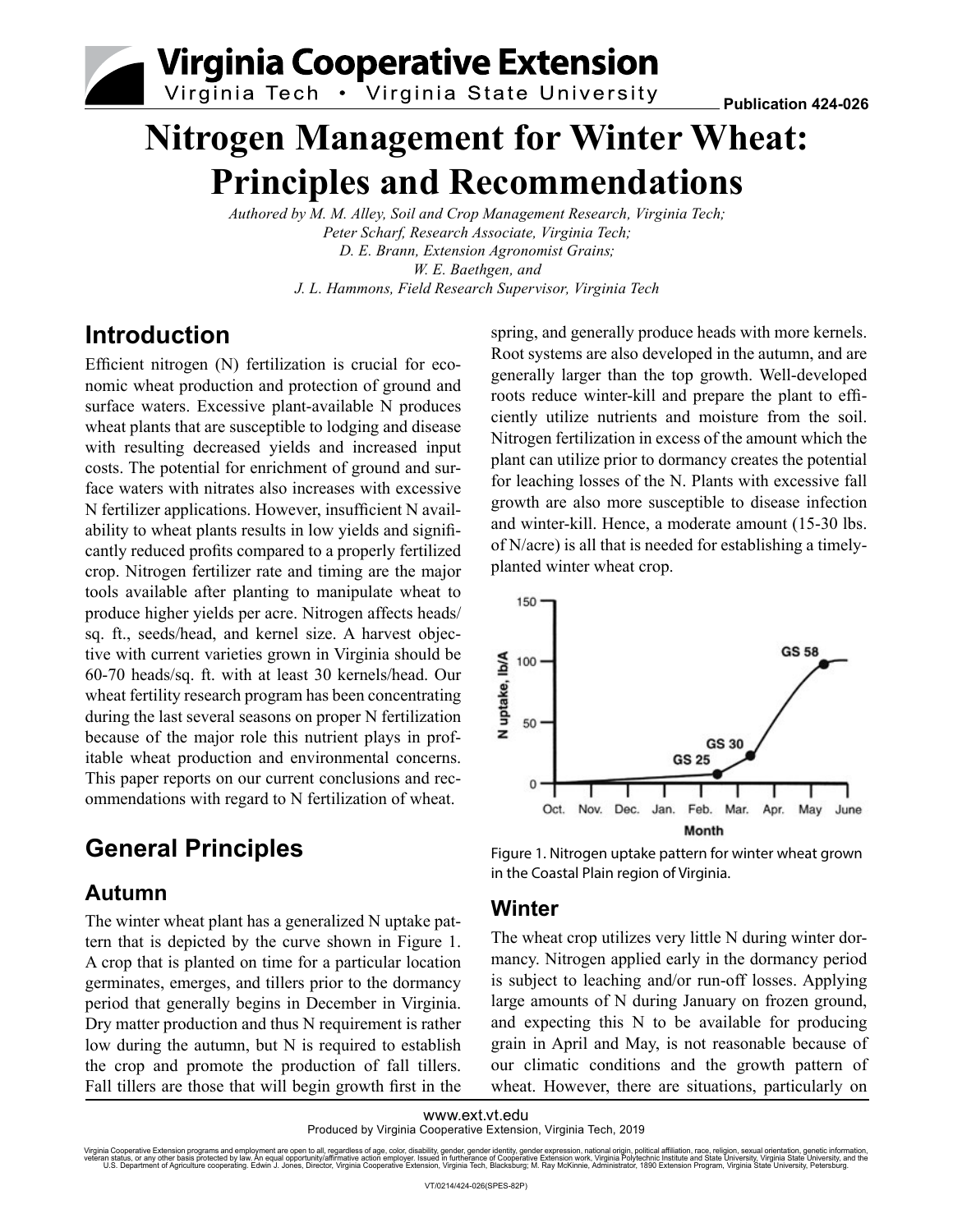very sandy soils in the Coastal Plain region, in which a small N application in January may be beneficial. If all of the following conditions are met, some N fertilization in January may be useful. First, significant leaching rains between October and December, for example, > 3.5 inches of precipitation during one rainfall event. Second, a thin stand of wheat with pale green color due to lack of available N. Third, an expectation for the specific site that several growing days (temperatures of 50 degrees F or greater) will occur in January and early February. Temperatures in January will likely exceed 50 degrees F several days in the Coastal Plain and Southern Piedmont areas, but not in Northern Virginia or the Valley region. Such conditions might warrant an application of 30 lbs. of N per acre to encourage tillering and root growth. However, potential losses to the environment are great with such applications, and they should be made only after careful consideration of the specific field conditions, and the N application should not exceed 30 lbs. N/acre.

### **Late Winter/Early Spring**

The wheat crop breaks dormancy in late February/early March in most areas of Virginia. As growth begins so does the crop's requirement for N. Late winter/early spring growth is characterized by further tillering of the crop prior to stem elongation (Zadoks growth stage 30, Figure 2). Since the initial growth is usually rather slow because of cool temperatures, the initial N fertilizer application should be as near to the initiation of growth as it is possible to estimate for the specific site.



Figure 2. Growth stages of wheat according to the Zadoks and Feekes scales. period of vegetative growth in order

It is important, however, to realize that fields with low tiller numbers should receive the first N applications so that spring tiller production is not delayed due to a lack of plant-available N. Reference to Figure 1 shows that N uptake is usually not great during the period of mid-February to mid-March. Again, this closely matches the growth or dry-matter production pattern for the crop. Excessive N applications during the early-spring tillering phase can result in spindly plants that are more likely to lodge and be susceptible to diseases such as powdery mildew. Nitrogen applications during this period should not exceed 60 lbs. N/acre if split-spring N applications are planned. Applications greater than 60 lbs. N/acre during late winter have not increased yields when followed with appropriate N fertilization at GS 30.

#### **Stem Elongation**

The leaf sheath erection growth phase, GS 30, signals the beginning of stem elongation and the most rapid phase of wheat growth. Two important factors are occurring during this time. First, the potential number of kernels per head is being established during the embryonic formation of the head. Second, rapid N uptake begins ( Figure 1). Management must now be directed to maintaining developing heads. Inadequate available N causes tiller abortion with resulting lowered harvest population. Some tillers will always be lost. However, stands with marginal populations at the end of tillering are likely to have lower yields due to low numbers of heads/sq. ft. at harvest. The initial phase of head devel-

> opment is occurring at GS 30. The late winter/early spring N application should be adequate to develop the embryonic head. Visually, the crop should have a medium to dark green color and be vigorously growing by GS 30. If the crop is beginning to show signs of chlorosis (yellowing), then the application of N at this stage is critical for the development of adequate head size. Priority should be given to N treatments for crops showing a lack of adequate N at this stage of growth. The question of N fertilizer amounts at this growth stage will be discussed in a later section of this report. Finally, GS 30 indicates that the wheat plant is about to embark on its most rapid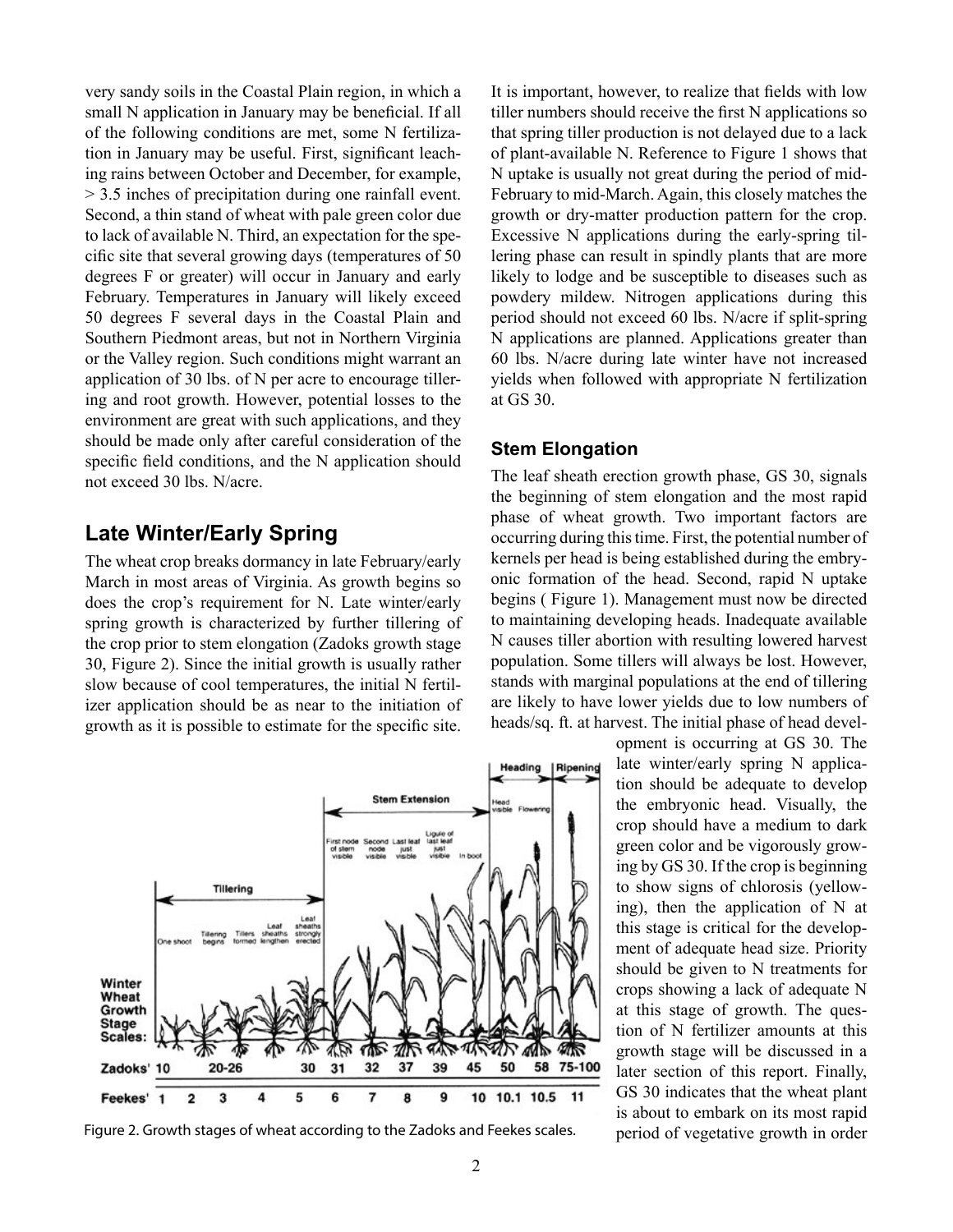to build a structure for producing carbohydrate to fill the grain. Figure 1 clearly illustrates the large N uptake from the beginning of April (approximately GS 30) through the first two weeks of May (flowering) for a well-fertilized crop grown under Virginia climatic conditions. Nitrogen fertilizer management must provide for the crop requirement during this phase in order to have adequate leaf area for producing profitable yields. Also, there is very little chance for leaching loss of N fertilizer applied near the beginning of this growth phase due to the extensive nature of the wheat root system by GS 30, relatively high rates of evapotranspiration, and the large amount of N uptake during this time period. Figure 2. Growth stages of wheat according to the Zadoks and Feekes scales.

#### **Grain Fill**

Nitrogen uptake during the grain-fill period Figure 1, early May through June) is relatively low compared to uptake during the stem elongation phase of growth. Plant tissue N is mobilized and translocated to the grain during this period with only small additions coming from available soil N. Our research has shown no yield increases from N fertilizer applications at or after flowering. Foliar applications (10 to 20 lbs. N/acre) of urea at this growth stage have been shown to increase grain protein but not yield. If such applications are made, they should be made in sufficient volumes of water (20 to 30 gallons/acre) to reduce the potential for foliar burn.

#### **N Fertilizer Recommendations**

Our N fertilizer rate recommendations are based on research in which a significant amount of variability was observed-at some locations optimum N rates were 20 lbs. higher or 20 lbs. lower than those indicated by the graphs in this section. Past experience with a particular field or the climatic conditions of a particular year are legitimate reasons to adjust the N rate recommendations obtained from the graphs.

#### **Autumn**

Plant available N is needed in the surface soil during the germination and development of the wheat seedling in order to promote tillering and root development. Observations have shown that if soil nitrate levels are less than 10 ppm  $NO_3$ --N in the top 6 inches of soil, the emerging seedlings are likely to exhibit N deficiency symptoms. Extractable nitrate levels of 30 ppm  $NO_3$ --N in the surface 6 inches of soil indicate a high level of N

availability and no fertilizer N application is required. Apply 15 to 30 lbs. N/acre just before planting to stimulate tillering and root development in those situations where residual N availability is less than desired. The N fertilizer should be incorporated in the surface 2 to 4 inches for conventional tillage systems. Surface applications have been found to be adequate for no-till.

## **Late Winter/Early Spring N Applications**

The flow chart in Figure 3 summarizes our overall approach to determining the optimum economic late winter/early spring N rates for winter wheat. The system relies on tests which are field specific and is flexible to be able to be used by growers who will split their late winter/early spring N applications as well as



ommendations for late winter/early spring N applications. A tiller count should be the first step in all fields, regardless of whether spring N applications will be split or not; then follow the arrows.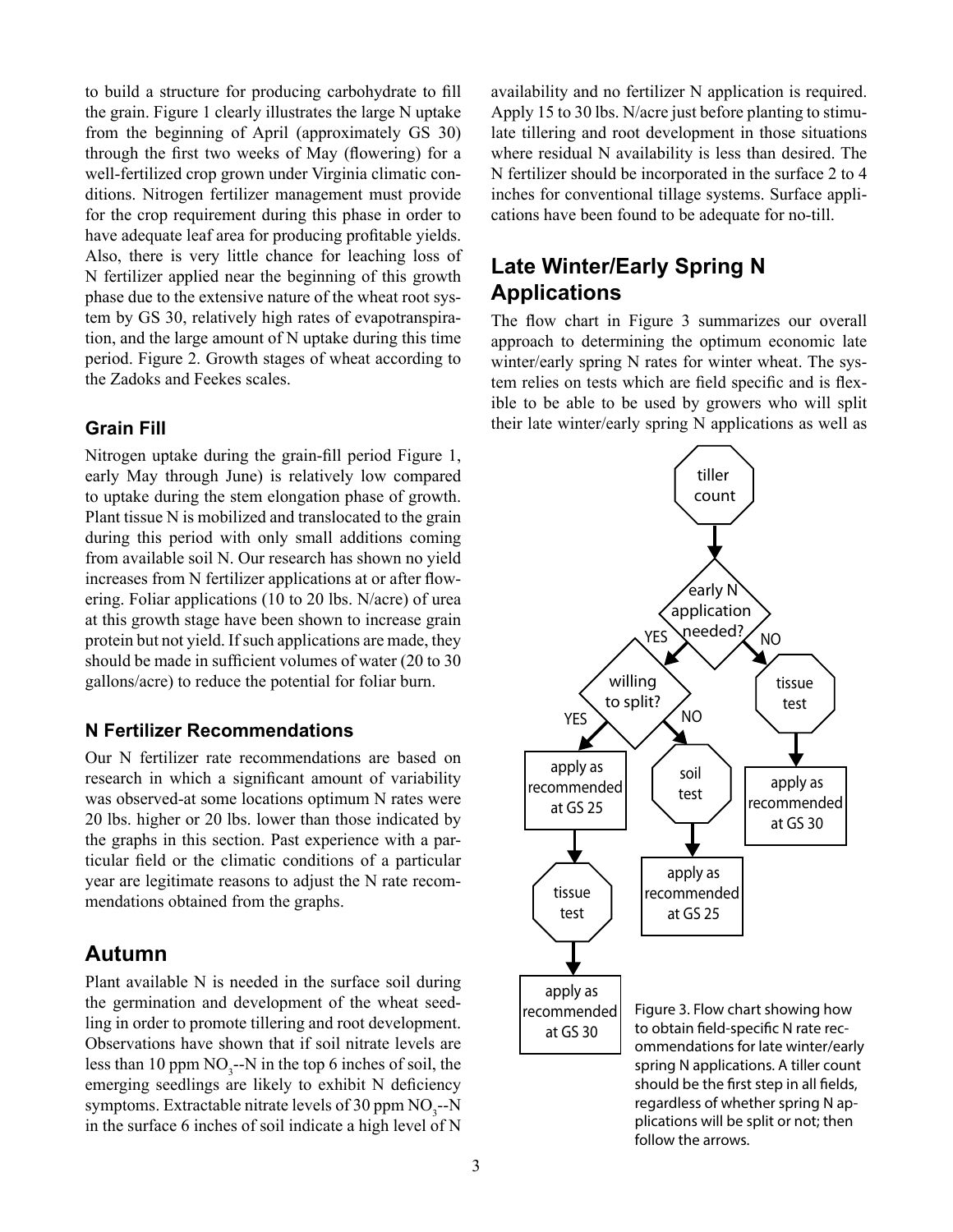those growers who choose not to split their N fertilizer application. As shown in Figure 3, all growers, whether they plan to split their N or not, should start by making tiller counts to determine whether an early N application is needed to stimulate tiller development. The rate of the first application of a split is based on a tiller count and the rate of the second application is based on a tissue test. For growers not willing to split, when tiller numbers are low a single application should be made at growth stage 25 with rate based on a soil nitrate test; and when tiller numbers are adequate a single application should be made at growth stage 30 with rate based on a tissue test.

#### **First application in a split**

The first application in a split is made when the wheat crop breaks dormancy and begins active growth. This usually occurs in late February in Virginia, and is also known as growth stage 25 (GS 25) or "spring greenup." The purpose of the first N application in a split is to stimulate formation of additional tillers when such stimulation is necessary to achieve optimum tiller density. The main nutritional needs of the crop will be supplied by the second application in the split.

Our rate recommendation for the first application in a split is based on tiller density measurements. To measure tiller density,

- 1. cut a dowel rod to a 3-foot length
- 2. lay the dowel down next to an average-looking row and count all tillers with three or more leaves that are found in the 3-foot length; record this number
- 3. repeat this count in at least five other locations that are well-spaced around the field
- 4. average all tiller counts from the field
- 5. calculate tiller density (in tillers per square foot) with the following equation: tiller density=average tiller count x 4 / row width (in inches)

Use the graph in Figure 4 to get a rate recommendation from the tiller density measurement. If tiller numbers are low, 50/sq. ft. or less, N fertilization at this time is critical for the crop to develop any reasonable yield potential. Fields with low tiller counts should be fertilized before fields with more tillers, if possible. If tiller numbers are high, 100/sq. ft. or more, no N application is needed at this time. When winter rainfall/precipitation is above average and may have lowered the level of residual soil N, you should consider adjusting the recommendation upward.



Figure 4 N rate recommendations for the first application in a split based on tiller density measurements.

#### **Second application in a split**

The second application in a split is made just prior to the period of maximum N uptake ( Figure 1). Its purpose is to supply the main nutritional needs of the crop to the extent that they are not already satisfied by soil N and the first N application (if any).

Eight years of research in Virginia has shown that tissue N content at growth stage 30 (GS 30) is a reliable indicator of how much additional N fertilizer is needed to ensure that the nutritional needs of the crop are met. Use the graph in Figure 5 to obtain a rate recommendation from tissue test results. Up to 120 lbs. N/acre may be applied at growth stage 30 if no N was applied at growth stage 25 (due to high tiller density) and tissue N measured at growth stage 30 is low. Total spring N applications (growth stage 25 plus growth stage 30)



Figure 5. N rate recommendations for the second application in a split or a single late application based on tissue N content at growth stage 30.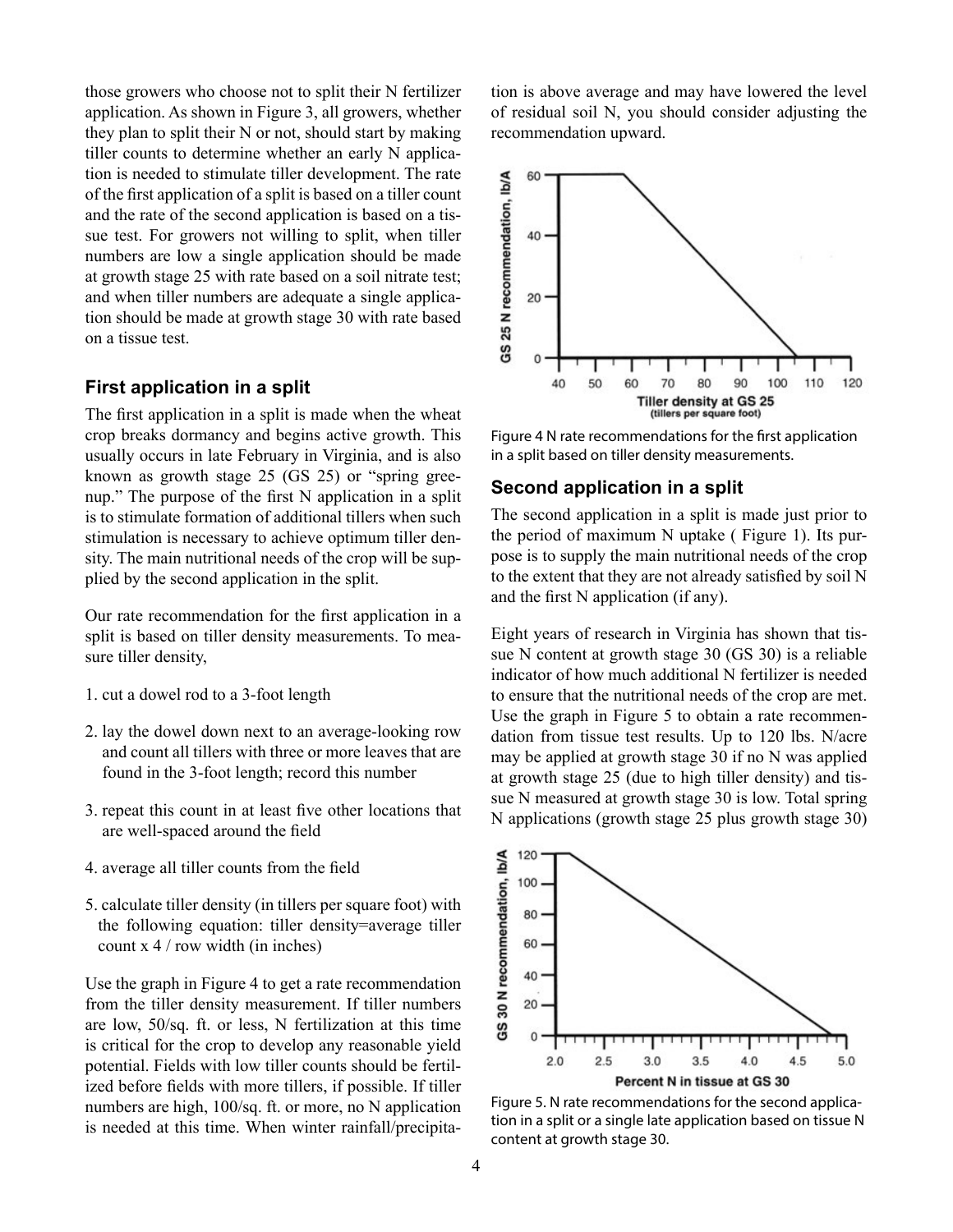should not exceed a total of 120 lbs. N/acre in order to avoid problems with lodging and yield loss. For example, if 40 lbs. N/acre was applied at growth stage 25, and tissue test results give a recommendation from Figure 5 of 100 lbs. N/acre at growth stage 30, only 80 lbs. N/acre should be applied at growth stage 30.

The first requirement for obtaining a good plant tissue sample for use in estimating N fertilizer requirement at GS 30 is to be certain that the wheat is in growth stage 30. Figure 2 illustrates the various growth stages of wheat according to the Zadoks and Feekes scales. Growth stage 30 is when the leaf sheaths of the wheat are strongly erected and splitting the stem shows a hollow internode area about 1/2 inch in length. GS 31 has been reached when the first node of the stem is visible at the base of the plant ( Figure 2). Sampling at the correct stage of growth is very important. Rapid growth during this time results in the N content being diluted by increases in dry matter production. Samples taken earlier than GS 30 will generally show higher concentrations of N than will be found at GS 30. If these higher %N values were used for predicting the N fertilizer needed on a given field, a less than optimum N fertilizer recommendation would result. Samples taken after GS 30 will usually show lower percent N concentrations which can result in higher than needed N fertilizer recommendations. Thus, proper identification of GS 30 is essential to making good use of this system.

A representative tissue sample from the field is essential for accurately predicting fertilizer N requirement at GS 30. Obtaining a representative tissue sample is similar to obtaining a representative soil sample. Unusual areas of the field should be avoided. If major differences in top-growth and apparent residual N availability are evident in large areas of the field, the areas should be sampled (and fertilized) separately.

The sample is taken by cutting a handful of wheat tissue at 20 to 30 representative areas in the field. The top-growth should be cut at approximately 1/2 inch above ground; soil particles clinging to the tissue must be brushed from the tissue; and dead leaf tissue must be removed from the sample. The individual samples should be placed in a paper bag large enough to allow good mixing of the tissue.

After thorough mixing of the tissue sample, take approximately three handfuls of tissue from the mixed sample and place in the sample bag provided by the laboratory, or in a clean paper bag. Samples should go directly to the laboratory. If samples cannot be analyzed

within 24 hours from the time they are taken, they must be dried to prevent spoilage. Tissue samples should never be packaged in plastic bags due to condensation that can initiate sample decay.

The plant tissue sample taken at GS 30 can also be analyzed for nutrients other than N. These analyses can be useful in detecting nutritional problems which can possibly be corrected at the time of making the GS 30 N application. The following table contains values for sufficiency levels of selected nutrients. These values are considered sufficient based on limited research and numerous observations of data from tissue samples taken at GS 30 in intensive wheat management demonstrations.

Table 1. Nutrient sufficiency levels from whole wheat plant tissue samples taken at GS 30.

| Nutrient                                              |                            |   |    |                |      |       |    |
|-------------------------------------------------------|----------------------------|---|----|----------------|------|-------|----|
| $S^*$                                                 |                            | K | Mg | B              |      | Zn Mn | Cu |
| $\frac{0}{0}$                                         |                            |   |    | ppm            |      |       |    |
|                                                       | $0.25$ $0.25$ $2.0$ $0.10$ |   |    | $\overline{3}$ | - 12 | 20    | 3  |
| "Sufficient level"                                    |                            |   |    |                |      |       |    |
| *An N/S ratio of less than 15 indicates adequate sul- |                            |   |    |                |      |       |    |

fur content in relation to N content of the tissue.

In situations where heavy rains occur during the several weeks prior to taking the GS 30 tissue sample, recommendations should probably be adjusted upward. This is especially true on sandy-textured soils. Situations in which a downward adjustment of the recommendation should be considered include soils that have received manure or sludge applications, soils with high organic matter levels, and clayey-loamy textured soils.

# **Single-application management**

Split spring N applications often produce higher yields than can be produced with any rate or timing in a single application. We recommend splitting spring N applications wherever possible. However, logistical reasons prompt some growers to make only a single late winter/early spring N application on some or all of their wheat acreage. Our observation is that, if you can split on only part of your acreage, splitting is more likely to be beneficial on sandier land. This is because leaching potential is greater on sandier land, and a large early application is more likely to be lost than on heavier-textured soils.